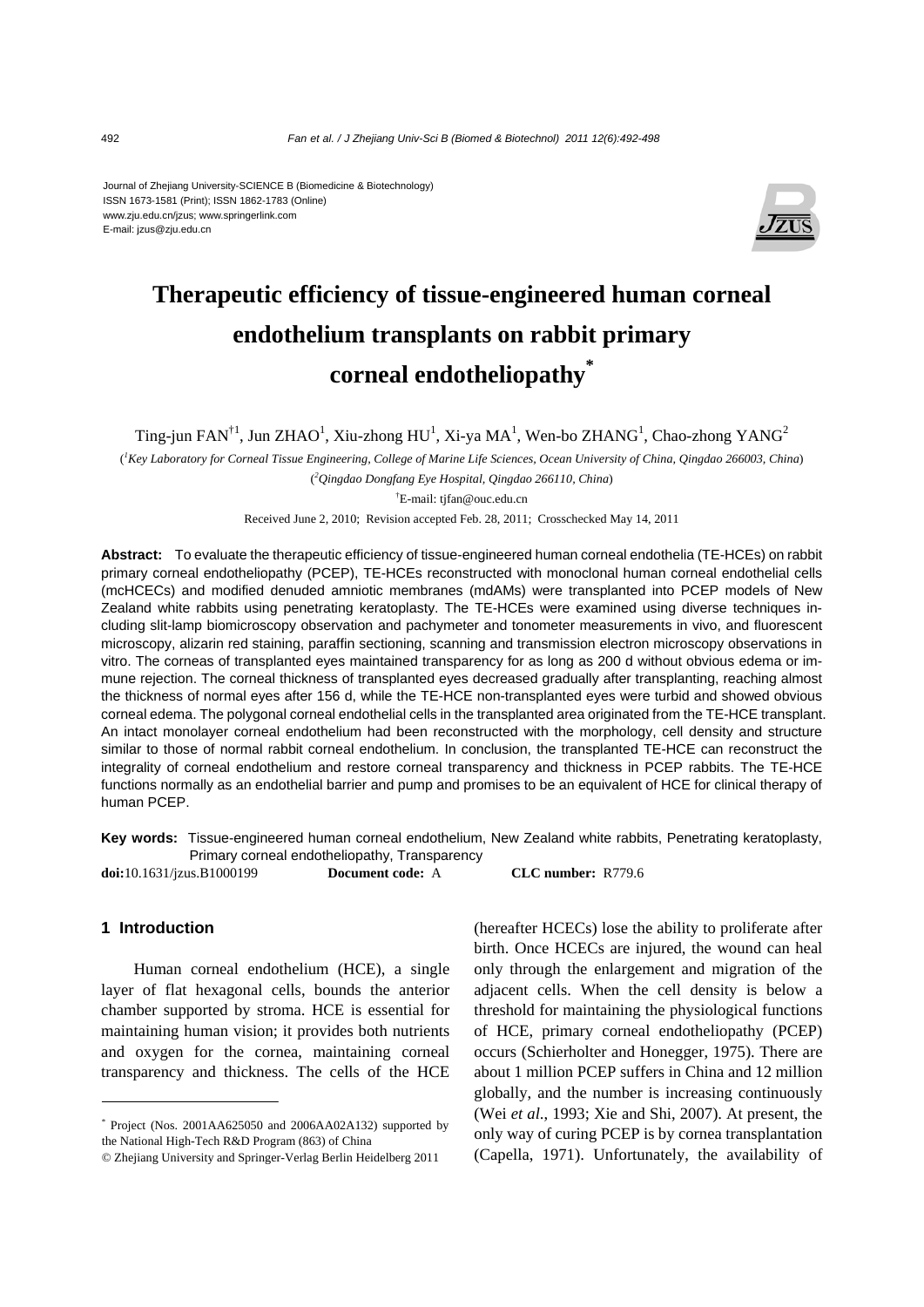healthy donor corneas is extremely limited (Liu and Zhang, 2006; Xie and Shi, 2007). Keratoplasty of tissue-engineered human corneal endothelium (TE-HCE) offers an alternative approach for recovering the lost vision of PCEP suffers (Liu and Zhang, 2006).

In vitro construction of TE-HCEs was first attempted by Raphael *et al*. (1992). Diverse types of cells and various scaffold carriers have been combined previously and a therapeutic efficiency of about one week of maintenance of corneal transparency has been attained in rabbit (Aboalchamat *et al*., 1999; Ishino *et al*., 2004; Koizumi *et al*., 2008; Fan *et al*., 2009b; Proulx *et al*., 2009). Unfortunately, all the previous trials fell well short of a clinical therapy for PCEP; the immortalized seed cells were either potentially tumorigenic or limited in number after primary culture or 4–5 rounds of subculture (Fan *et al*., 2007; 2009a). Since 2009, we have successfully constructed TE-HCEs using a non-transfected HCE cell line as the source of seed cells and modified denuded amniotic membranes (mdAMs) as the carrier frames. The TE-HCE, normal in morphology and structure, maintained the corneal transparency of rabbits for more than 39 d after transplantation (Fan *et al*., 2009b; 2010a). A new type of TE-HCE has also been constructed using monoclonal HCECs (mcHCEC) and mdAMs, which maintained the corneal transparency of rabbits for more than 100 d after transplantation (Fan *et al*., 2010b).

Direct penetrating keratoplasty (PKP) has been tried, in which the intrinsic corneal endothelium and Descemet's membrane of rabbits were stripped off and then the TE-HCE was transplanted. Such a trial has not been reported for PCEP rabbits. To evaluate the therapeutic efficiency of TE-HCEs on PCEP rabbits, PKP with previously constructed TE-HCEs (Fan *et al*., 2010b) was attempted in PCEP rabbits and its therapeutic efficiency was evaluated both in vivo and in vitro.

# **2 Materials and methods**

#### **2.1 Materials**

Corneas from a woman (26 years old) who died from a cerebral hemorrhage were provided, with permission of her next of kin, by the Affiliated Hospital of Medical College, Qingdao University, and used to establish an HCEC line. This usage was approved by the Medical Ethics Committee of the hospital, and the privacy of the patient was protected in compliance with the Helsinki Declaration. Healthy New Zealand white rabbits without eye diseases (about 2.0–2.5 kg in body weight) were obtained from the Animal Laboratory of the Shandong Eye Institute of Shandong Medical Academy (Qingdao, China). All animals were treated in accordance with the Association for Research in Vision and Ophthalmology (ARVO) statement for use of animals in ophthalmic and vision researches. The C3B mcHCEC line (2*n*=46) was cloned from a non-transfected HCE cell line established previously in our laboratory. mdAMs were prepared from fresh amniotic membranes by denuding epithelium and then coating proteins. TE-HCEs were constructed using DiI-labeled mcHCECs and mdAMs in 20% fetal bovine serum-Dulbecco's modified Eagle medium/nutrient mixture F-12 (1:1, v:v) (FBS-DMEM/F12) medium at 37  $^{\circ}$ C in a 5% CO2 incubator as described previously (Fan *et al*., 2010a).

#### **2.2 Preparation of PCEP rabbit models**

After anaesthetization with ether, the corneal endothelia of the right eyes of 9 New Zealand white rabbits were scraped away with metal scrapers, yielding PCEP rabbit models. The edema and turbidity of the scraped corneas were monitored daily. The left eyes of the rabbit testers were left untouched. Once the endothelium-scraped corneas became opaque, the right eyes were used as PCEP models for TE-HCE transplantation.

## **2.3 TE-HCE transplantation**

PCEP rabbits were divided into three groups each comprising three rabbits. The right eyes of Group 1 were transplanted with TE-HCEs (TE-HCE eyes), those of Group 2 were used for only PKP with nothing transplanted (PKP eyes) and those of Group 3 were left non-transplanted (PCEP eyes). All left eyes were used as the normal controls (control eyes). TE-HCEs were transplanted with their mdAMs touching the corneal stroma. PKP was carried out using the methods described previously (Fan *et al*., 2010b).

#### **2.4 In vivo examination of rabbit corneas**

After transplantation, the exterior appearance,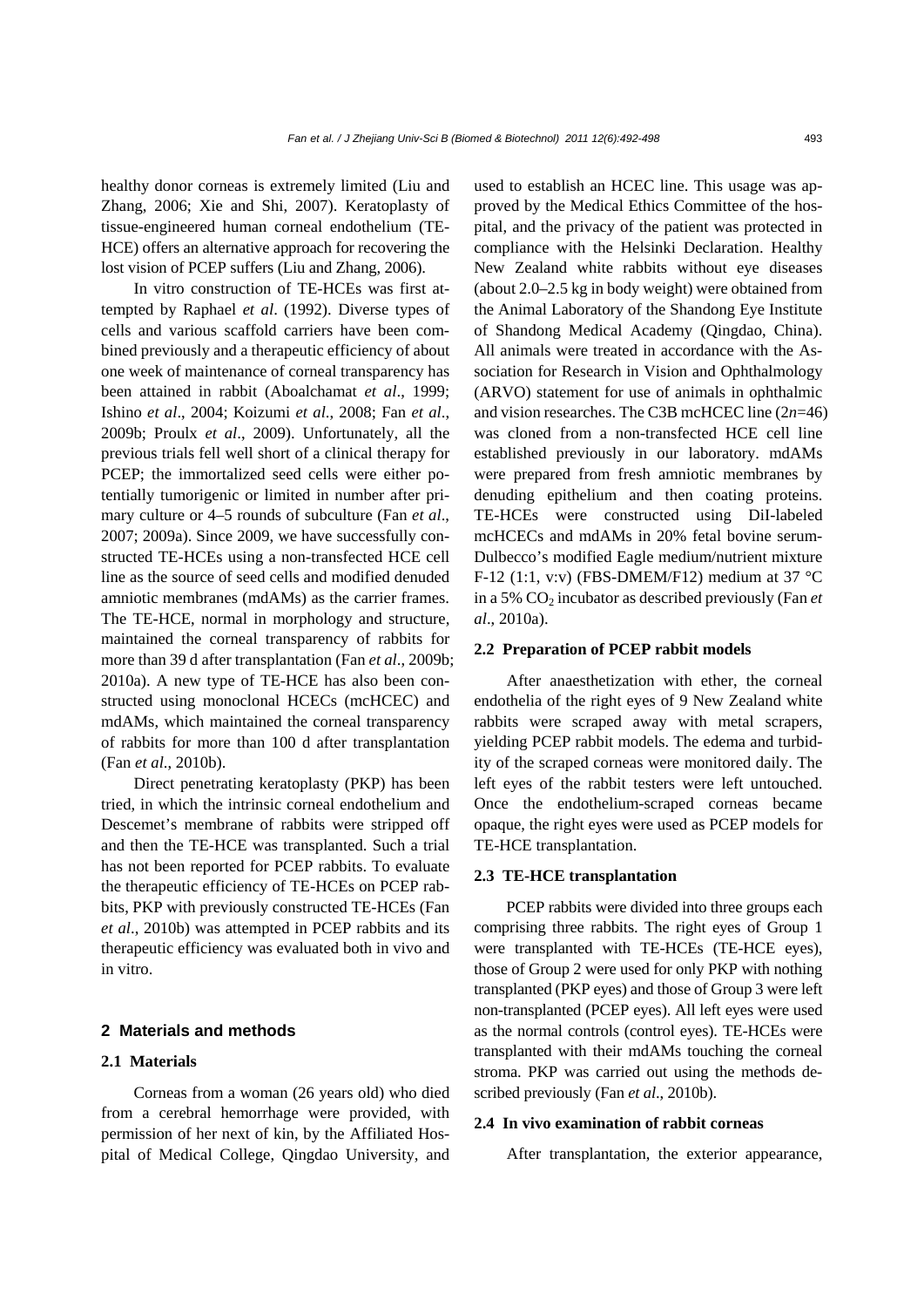corneal edema and immune rejection of rabbit eyes were monitored daily. Corneal transparency was examined with a KJ5D slit-lamp biomicroscope (Kangjie Medical Instrument Co., Ltd., Suzhou, China), corneal thickness was measured using an SW-1000P pachymeter (Souer Electronic Technology Co., Ltd., Tianjin, China), and eye pressure was measured with a TONO-PEN AVIA® applanation tonometer (Reichert Inc., USA) at intervals of 3–7 d.

## **2.5 Examination of transplanted corneas**

Two hundreds days after transplantation, rabbits were euthanized with ether and their corneas were sampled. After being rinsed twice with phosphatebuffered saline (PBS), each cornea was cut into four pieces, equal in area. The first piece was stained with 1% alizarin red and examined using a Nikon E200 microscope. It was then examined for DiI-label of HCECs using a Nikon TE2000-U fluorescent microscope; the second piece was used to make paraffin sections stained with hematoxylin-eosin (HE) for observation under a Nikon E200 microscope; the third piece was used for observation with a JSM-840 scanning electron microscope (SEM; JEOL, Tokyo, Japan), and the last piece was used for observation with an H700 transmission electron microscope (TEM; Hitachi, Tokyo, Japan). The number of corneal endothelial cells was counted using eyepiece graticules with the cell density calculated and averaged based on five random graticules.

## **2.6 Statistical analysis**

The observation values were described as mean± standard error (SE) from triplicate samples with the statistical significance calculated with analysis of variance (ANOVA; single factor). A probability (*P*) of <0.05 was accepted as the significance threshold level.

## **3 Results**

## **3.1 Establishment of rabbit PCEP model**

Obvious corneal edema and white turbidity of scraped eyes appeared in the three groups of PCEP rabbits once the corneal endothelium was scraped away. The eyes became opaque after 3 d, appearing as identical white porcelains (Fig. 1 in p. 496). This indicated that PCEP models of rabbits had been established successfully, in readiness for TE-HCE transplantation.

#### **3.2 Appearance of transplanted rabbit eyes**

No obvious signs of corneal edema or immune rejection were found in the TE-HCE eyes or PKP eyes (Fig. 2), indicating that PKP and transplantation of TE-HCE had not caused severe corneal edema and immune rejection.

# **3.3 Corneal transparency**

Corneas of the transplanted eyes became transparent 3 d after TE-HCE transplantation and the transparency increased with time, reaching normal levels after 30 d. Corneal transparency was maintained for 200 d prior to histopathological examination (Fig. 3a). In contrast, PKP eyes remained turbid and the white turbidity worsened with time (Fig. 3b). The turbidity of PCEP eyes without transplantation was almost the same as that of PKP eyes (data not shown).

# **3.4 Corneal thickness and eye pressure**

The corneas of PCEP, PKP, and TE-HCE eyes were thicker than those of the control eyes during the early stages following transplantation. From Day 15, corneas of TE-HCE eyes became thinner and thinner with time, reaching the thickness of those of the control eyes 156 d after transplantation (Fig. 4a). In contrast, the corneal thickness of PCEP eyes remained almost unchanged, being 2.41-fold thicker than that of the control eyes. The corneal thickness of PCEP eyes was almost the same as that of PKP eyes (data not shown). The corneal thickness of TE-HCE eyes was significantly different from that of either PKP eyes or PCEP eyes (*P*<0.01).

The eye pressures of TE-HCE, PKP, and control eyes fluctuated with time (Fig. 4b). There was no obvious relationship between the eye pressures of TE-HCE, PKP, and control eyes.

# **3.5 Origin of corneal endothelial cells in transplants**

The corneal endothelial cells in the transplanted area did not originate from autogenous proliferation; those in the transplanted areas of TE-HCE eyes emitted DiI fluorescence while those of PKP and control eyes did not, as observed 200 d after transplantation (Fig. 5).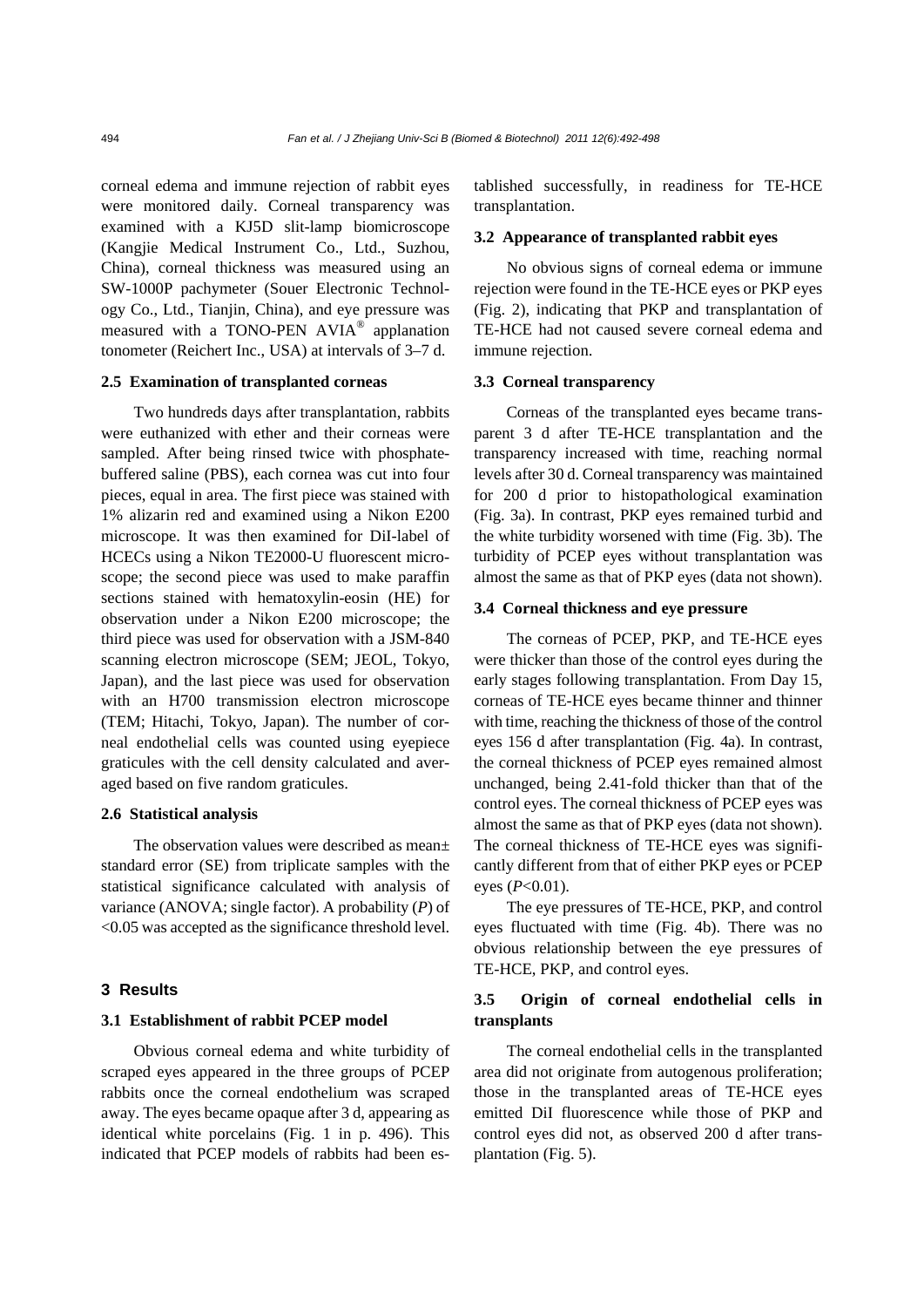

**Fig. 4 Changes in the corneal thickness (a) and the eye pressure (b) of transplanted rabbit eyes** 

# **3.6 Cell junctions established by corneal endothelial cells in transplanted eyes**

Abundant intercellular junctions were established and intact corneal endothelia were reconstructed in TE-HCE eyes. The corneal endothelial cells were either hexagonal or polygonal in shape (Fig. 6). The average cell density of the corneal endothelia of TE-HCE eyes was  $(1913.33\pm94.52)$  cells/mm<sup>2</sup>, similar to that of the control eyes  $[(2173.33 \pm 61.10)$  cells/mm<sup>2</sup>]. The corneal endothelium reconstructed from TE-HCE transplants was almost the same as the control in terms of both morphology and cell density.

# **3.7 Histopathological examination of corneal endothelium**

The corneal endothelial cells formed a compact confluent monolayer on the endothelial surfaces of the corneas of TE-HCE eyes after 200 d (Fig. 7). The HCE cells of TE-HCE eyes were either hexagonal or polygonal in morphology, almost identical to those of the control eyes. The histological structure and thickness of the corneas of TE-HCE eyes were almost the same as those of the control eyes.

# **3.8 TEM examination of corneal endothelium**

The corneal endothelial cells of TE-HCE eyes formed a continuous monolayer endothelium and the cells attached tightly to the Descemet's membrane in vivo (Fig. 8). The ultra-structure of the cells was almost identical to that of the control eyes, containing plenty of mitochondria and rough endoplasmic reticulum.



#### **Fig. 8 TEM structures of the rabbit corneas**

(a) Cornea of control eye; (b) Cornea of TE-HCE eye; (c) Corneal endothelium of control eye; (d) Corneal endothelium of TE-HCE eye

## **4 Discussion**

To validate the therapeutic efficiency of reconstructed TE-HCE on PCEP rabbits, PKP surgery was performed with the TE-HCE and its therapeutic efficiency was evaluated both in vivo and in vitro in this study. After PKP surgery on successfully established PCEP rabbit models, no obvious signs of corneal edema or immune rejection were found in TE-HCE and PKP eyes, indicating that PKP surgery and transplantation of TE-HCE had not caused severe corneal edema and immune rejection. Similar results were reported previously in TE-HCE transplantation (Fan *et al*., 2009b; 2010b).

TE-HCE transplants were capable of recovering the corneal transparency of PCEP rabbits, maintaining the transparency of corneas for longer than previously reported (Aboalchamat *et al*., 1999; Ishino *et al*., 2004; Fu *et al*., 2006; Koizumi *et al*., 2008; Fan *et al*., 2009b; 2010b; Proulx *et al*., 2009). The corneas of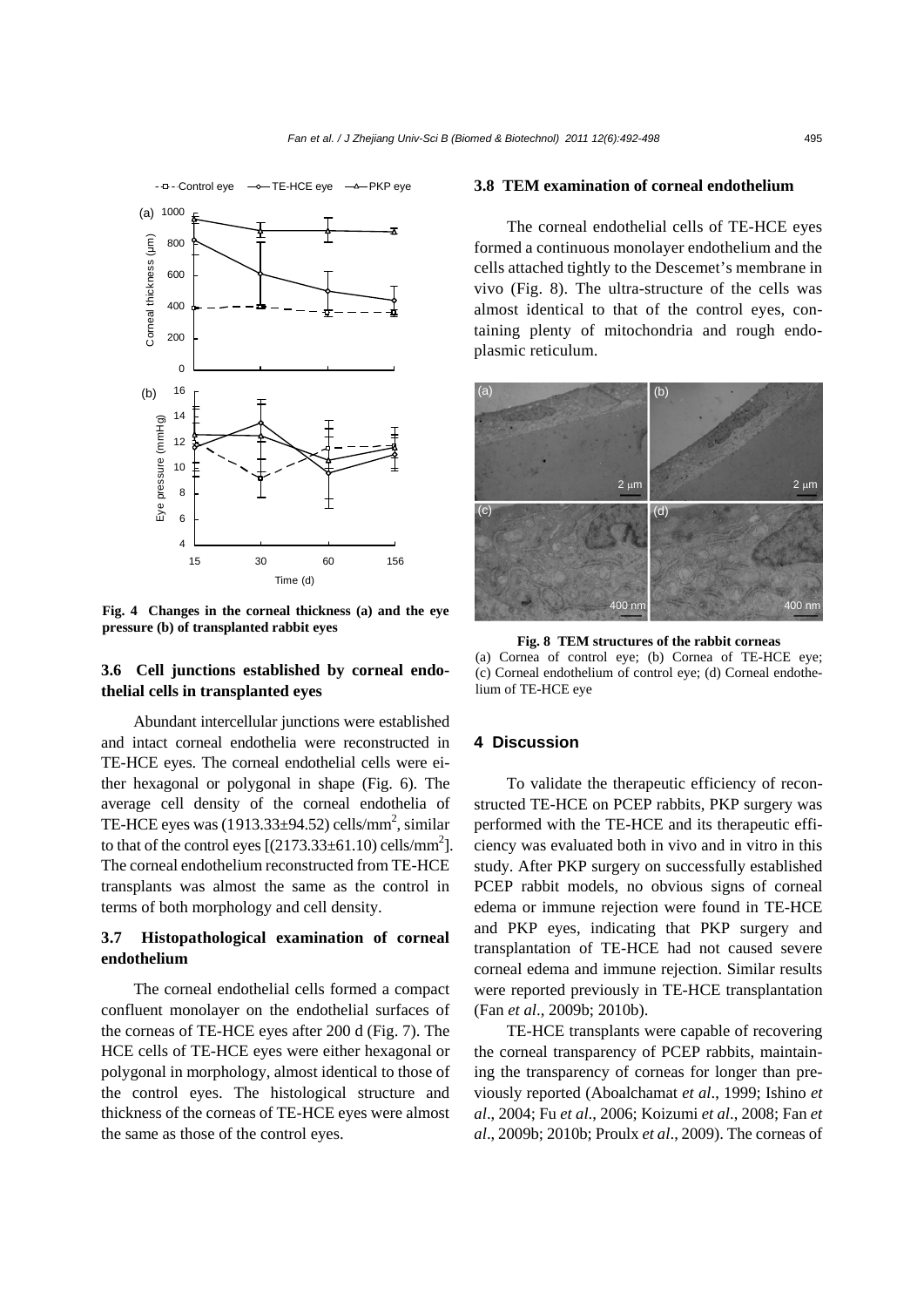

**Fig. 1 Rabbit PCEP eye model established by scraping away the endothelium**  (a) Group 1; (b) Group 2; (c) Group 3



(b)

**Fig. 2 Rabbit eyes after TE-HCE transplantation (a) and PKP (b)**



**Fig. 3 Rabbit corneas under the slit-lamp biomicroscope after TE-HCE transplantation (a) and PKP (b)**



**Fig. 5 Fluorescent images of the corneal endothelia of rabbit eyes** 

(a) TE-HCE eye; (b) PKP eye; (c) PCEP eye



# **Fig. 6 Alizarin red staining pattern of corneal endothelia of rabbit eyes**

(a) Control eye; (b) TE-HCE eye



**Fig. 7 Histological structures of rabbit corneas**  (a) Cornea of control eye, HE staining; (b) Cornea of TE-HCE eye, HE staining; (c) Corneal endothelium of control eye, SEM; (d) Corneal endothelium of TE-HCE eye, SEM

TE-HCE eyes became thinner and thinner with the time, while the corneas of PCEP and PKP eyes remained almost unchanged in thickness. Corneal transparency and thickness are important for verifying whether the transplanted TE-HCE can function as a normal endothelial barrier and pump (Davies *et al*., 1976; Macdonald *et al*., 1987; Mergler and Pleyer,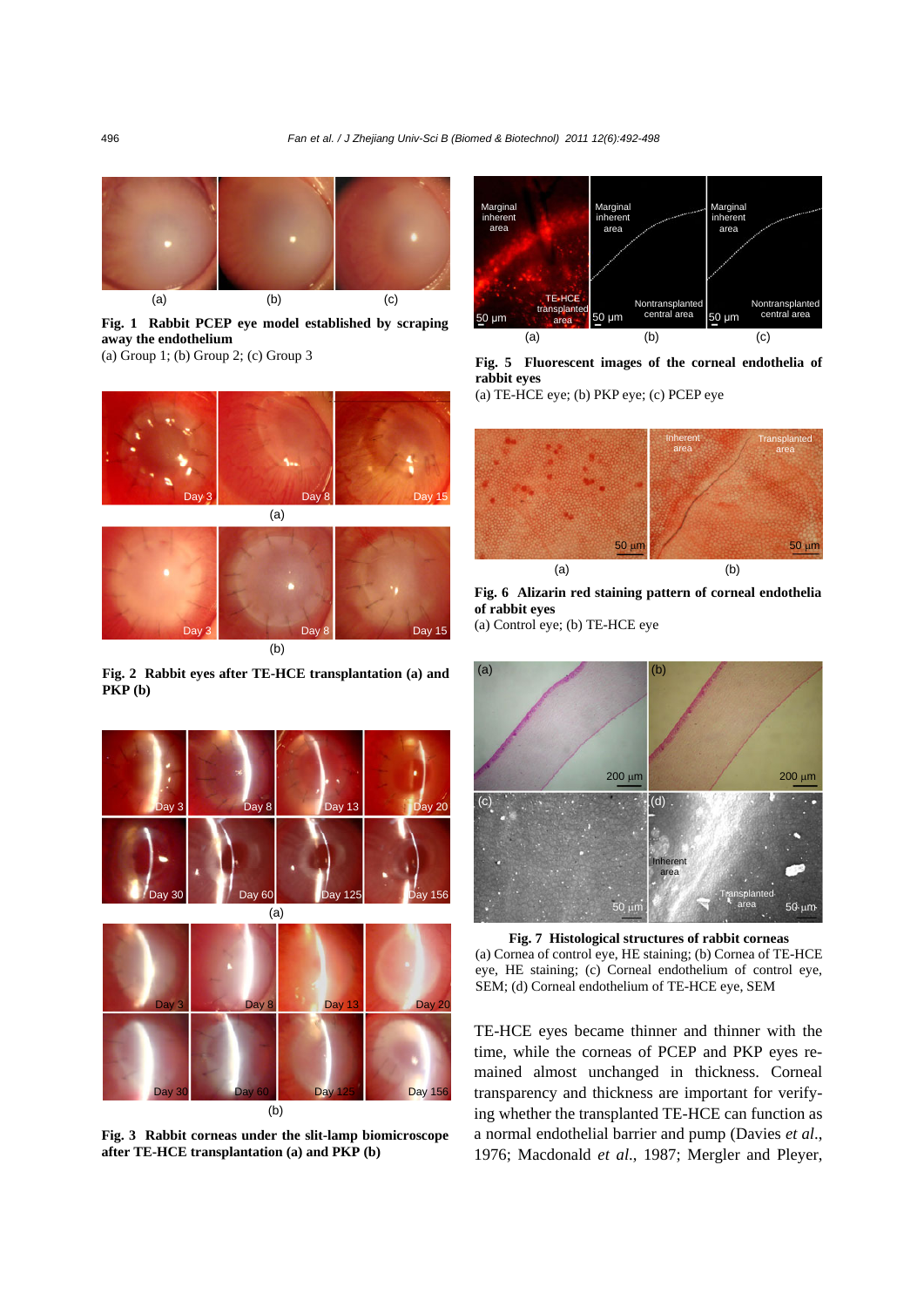2007). TE-HCE transplants can restore the corneal thickness of PCEP eyes after transplantation. In combination with the recovery of corneal transparency, it can be concluded that the TE-HCE functions normally as the HCE barrier and pump after transplantation. TE-HCE transplants should provide an effective treatment for PCEP. This finding is in accordance with previous reports (Ishino *et al*., 2004; Fan *et al*., 2009b; 2010b).

The eye pressures of TE-HCE, PKP, and control eyes fluctuated from time to time. Therefore, it is not appropriate for evaluating the efficiency of TE-HCE transplantation. This conclusion is in accordance with the report that eye pressure is not stable, changing with age, corneal thickness, and corneal diopter, and between individuals (Wang *et al*., 2008).

Rabbits are unusual in that their corneal endothelial cells remain proliferative throughout their lives (Mimura *et al*., 2005). Determining the origin of corneal endothelial cells in transplants is crucial for verifying the involvement of transplanted TE-HCE in the reconstruction of corneal endothelium (Fan *et al*., 2010b). In the present study, DiI fluorescence observation showed that the corneal endothelial cells in the transplanted area originated from the transplanted TE-HCE, not from autogenous proliferation, while those in PKP and control eyes did not. This finding confirms those of previous studies (Fu *et al*., 2006; Fan *et al*., 2009b; 2010b).

Cell density and intercellular junctions have served as indicators of the integrality and barrier functions of the corneal endothelium (Schierholter and Honegger, 1975; Xie and Shi, 2007; Zhu *et al*., 2008). Alizarin red staining is usually used to show intercellular junctions among corneal endothelial cells (Spence and Peyman, 1976; Fan *et al*., 2010a). In the present study, the results of alizarin red staining showed that abundant intercellular junctions were established and intact corneal endothelia were reconstructed in TE-HCE transplanted corneas. The results of SEM observation showed that the corneal endothelial cells, in hexagonal or polygonal morphology, formed a compact confluent endothelium in TE-HCE eyes, almost identical to those of control eyes. We believe that the TE-HCE transplant is capable of reconstructing an integral corneal endothelium with almost the same morphology and cell density as control eyes, in accordance with previous reports

(Doughty, 1998; Fan *et al*., 2009b).

The corneal endothelium is a monolayer of flattened and mitochondria-rich cells that lines the posterior surface of the cornea and faces the anterior chamber of the eye. The corneal endothelium governs fluid and solute transport across the posterior surface of the cornea and actively maintains the cornea in a slightly dehydrated state that is required for optical transparency (Schierholter and Honegger, 1975; Davies *et al*., 1976; Murphy *et al*., 1984). In present study, the results of hematoxylin-eosin staining of paraffin sections showed that a continuous monolayer had been formed on the endothelial surface of corneas in TE-HCE eyes, and the corneal histological structure and thickness of TE-HCE eyes were almost the same as those of control eyes. The results of TEM observation showed that the corneal endothelial cells from TE-HCE formed a continuous monolayer endothelium, the cells attached tightly to the Descemet's membrane, and the ultra-structure of the cells was almost identical to that of control eyes, containing plenty of mitochondria and rough endoplasmic reticula. We conclude that the transplanted TE-HCE can reconstruct a continuous monolayer endothelium, similar in morphology and structure to the native HCE. Similar findings were obtained in our previous report (Fan *et al*., 2009b).

#### **5 Conclusions**

TE-HCE transplanted onto PCEP rabbit models can reconstruct the integrality of the corneal endothelium. It restores the corneal transparency and thickness of PCEP rabbit eyes, and functions normally as the endothelial barrier and pump. The TE-HCE promises to serve as a native HCE equivalent for the clinical therapy of human PCEP.

#### **References**

- Aboalchamat, B., Engelmann, K., Böhnke, M., Eggli, P., Bednarz, J., 1999. Morphological and functional analysis of immortalized human corneal endothelial cells after transplantation. *Exp. Eye Res.*, **69**(5):547-553. [doi:10. 1006/exer.1999.0736]
- Capella, J.A., 1971. The pathology of corneal endothelium. *Ann. Ophthalmol.*, **3**(4):397-400.
- Davies, P.D., Kirkham, J.B., Villanueva, S., 1976. Surface ultrastructure of human donor corneal endothelium. *Trans.*